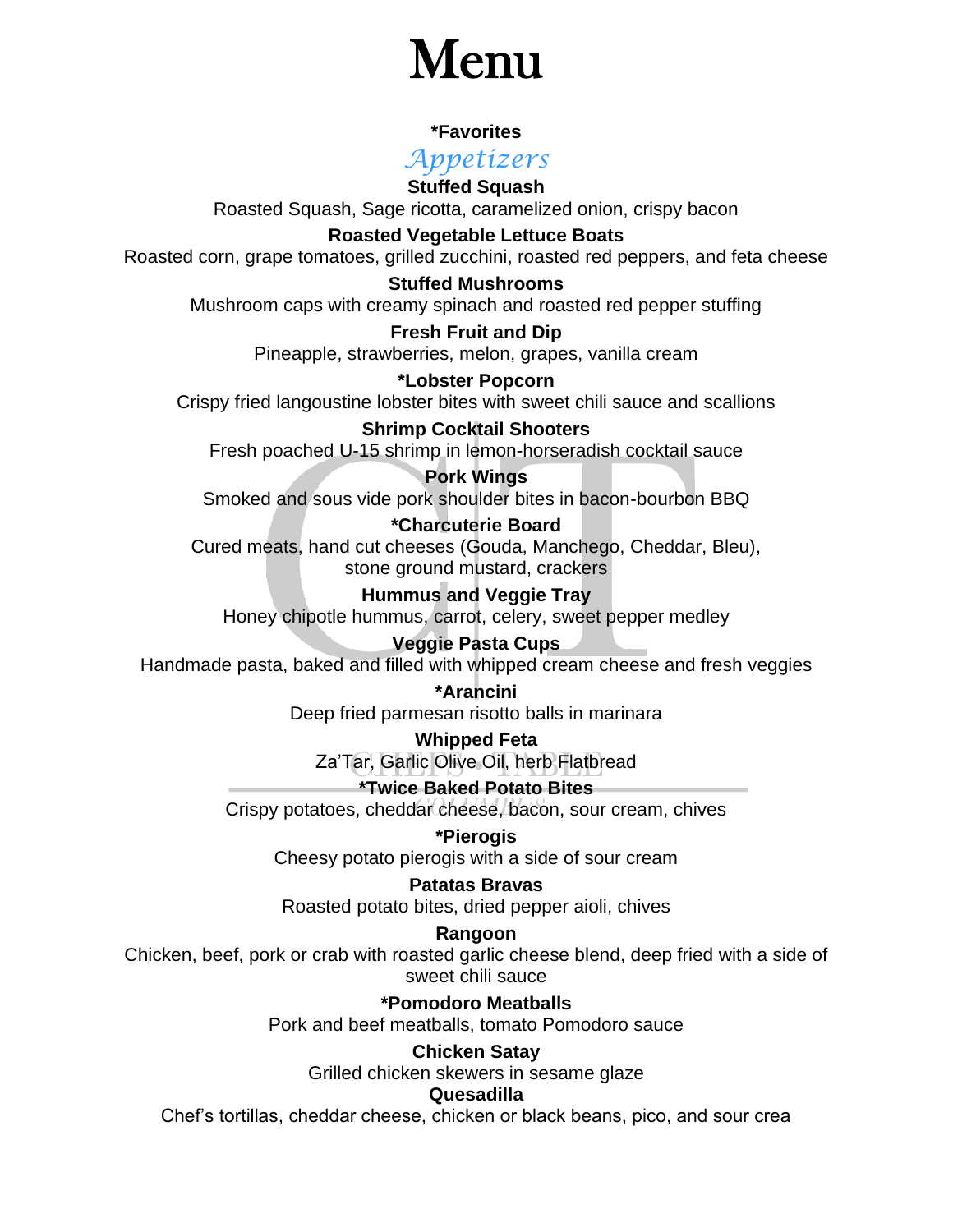### *Salad*

#### **\*Heritage Salad**

Heritage lettuce, shredded carrot, heirloom grape tomato, onion, Chef's balsamic vinaigrette and buttermilk ranch

#### **Caesar Salad**

Fresh cut romaine, herb crouton, parmesan, Chef's dressing

### *Chicken Entrees*

**\*Chicken Piccata** Pan seared scaloppini chicken breast, lemon-herb sauce, shaved parmesan

**Chicken Mushroom Marsala** Pan seared scaloppini chicken breast, mushroom marsala sauce, topped with fresh herbs

#### **Chicken Parmigiana**

Pan Fried Chicken Breasts topped with Chef's marinara, fresh mozzarella

#### **Garlic Parmesan Chicken**

Pan seared scaloppini chicken breast, roasted garlic cream sauce, shaved parmesan

#### **Honey Chipotle Chicken**

Roasted chicken breast, sweet and spicy reduction, fresh herbs

#### **Balsamic Chicken**

Roasted chicken breast, balsamic marinade, fresh basil

### *Beef Entrees*

**Beef Tips** Braised beef tips in creamy sherry sauce

#### **Carved Roast Beef**

Top round roast sous vide to perfection, horseradish cream, au jus

#### **Carved Beef Steamship**

Roasted bone-in beef steamship (whole hind leg, approximately 70lbs), horseradish cream, au jus

**\*Carved Beef Prime Rib**

Roasted prime rib cooked to your specified temperature, horseradish cream, au jus

#### **Carved Beef Tenderloin**

Seared and roasted whole beef tenderloin cooked to your specified temperature, horseradish cream, au jus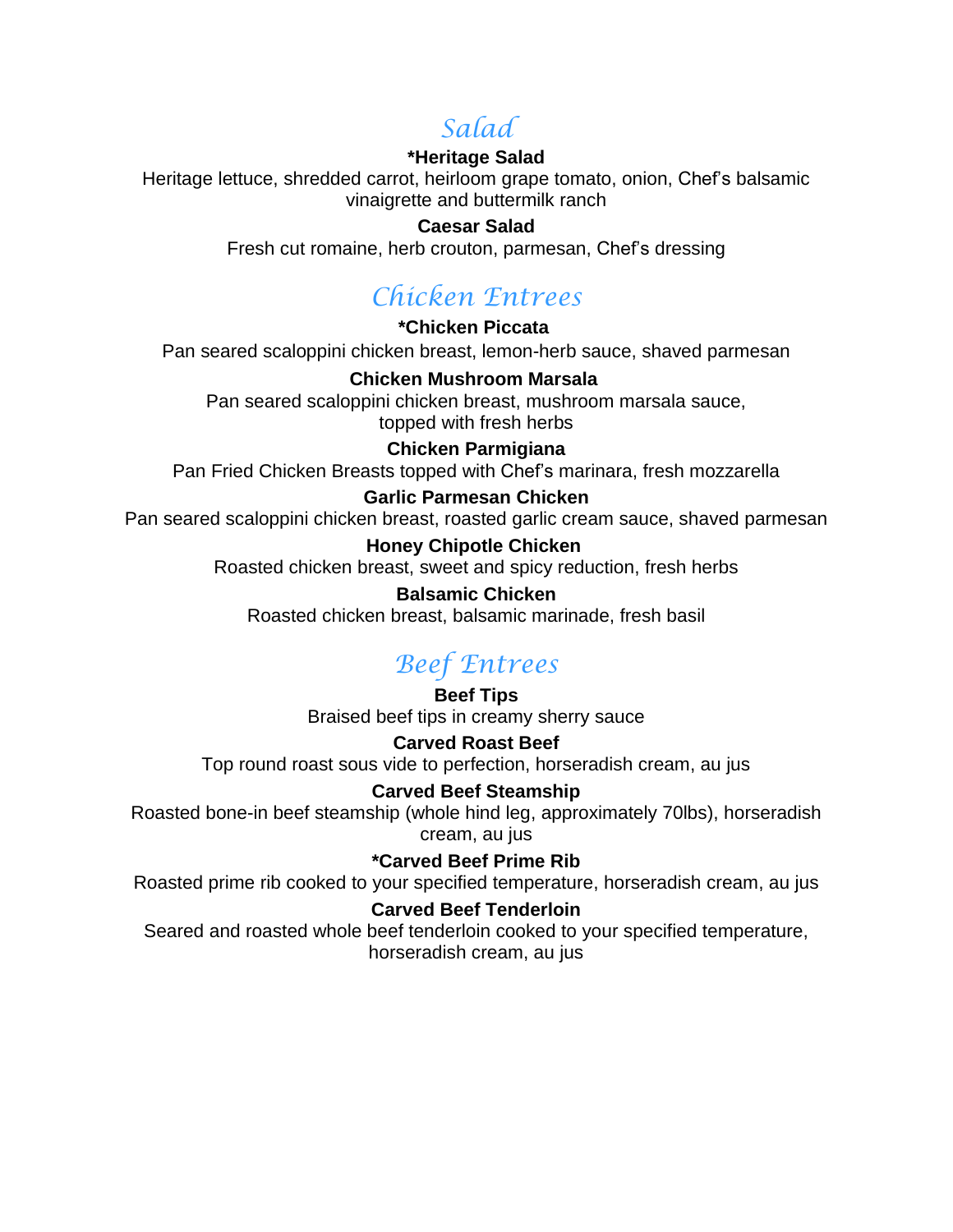### *Pork Entrees*

#### **BBQ Pulled Pork**

Braised and shredded pork shoulder in sweet and smokey BBQ

#### **\*Carved Pork Tenderloin**

Seared and roasted whole pork tenderloin cooked to your specified temperature, honey Dijon, smoked jus

#### **Carved Pork Roulade**

Pork loin stuffed with spinach and roasted red peppers, cranberry gastrique (sweet and sour sauce)

### *Fish Entrees*

#### **\*Lemon Salmon**

Baked salmon topped with charred lemon wheel and garlic compound butter

#### **Salmon with Creamy Dill**

Baked salmon filet topped with creamy dill sauce

#### **Grilled Mahi**

Char grilled mahi steak topped with pineapple salsa or cilantro pesto

#### **Stuffed Sole**

Sole filets stuffed with spinach and roasted tomatoes, fumet cream sauce

### Vegetarian(Veg)/Vegan(V) Entrees

#### **\*Spaghetti Squash (V)**

Roasted Spaghetti squash, chickpeas, sauteed mushrooms, onion, and kale with warm garlic vinaigrette

#### **Zucchini Primavera (V)**

Spiralized zucchini noodles, bell peppers, onion, carrot, and fire roasted corn topped with pomodoro sauce

#### **Ratatouille (V)**

Roasted bell pepper, zucchini, butternut squash, onion, and eggplant over a rich tomato sauce topped with herb oil

#### \* **\*Ravioli with Butternut Squash (Veg)**

Four cheese stuffed ravioli, roasted butternut squash, wilted baby arugula, toasted pumpkin seeds, parmesan cream sauce

#### **Spinach Ravioli (Veg)**

Handmade spinach pasta filled with sauteed spinach, ricotta, and parmesan blend with marinara sauce

#### **Polenta (Veg)**

Creamy polenta with wild mushrooms, cream sauce, and shaved Parmesan

#### **Eggplant Parmesan (Veg)**

Lightly breaded eggplant layered with fresh mozzarella, topped with pomodoro sauce